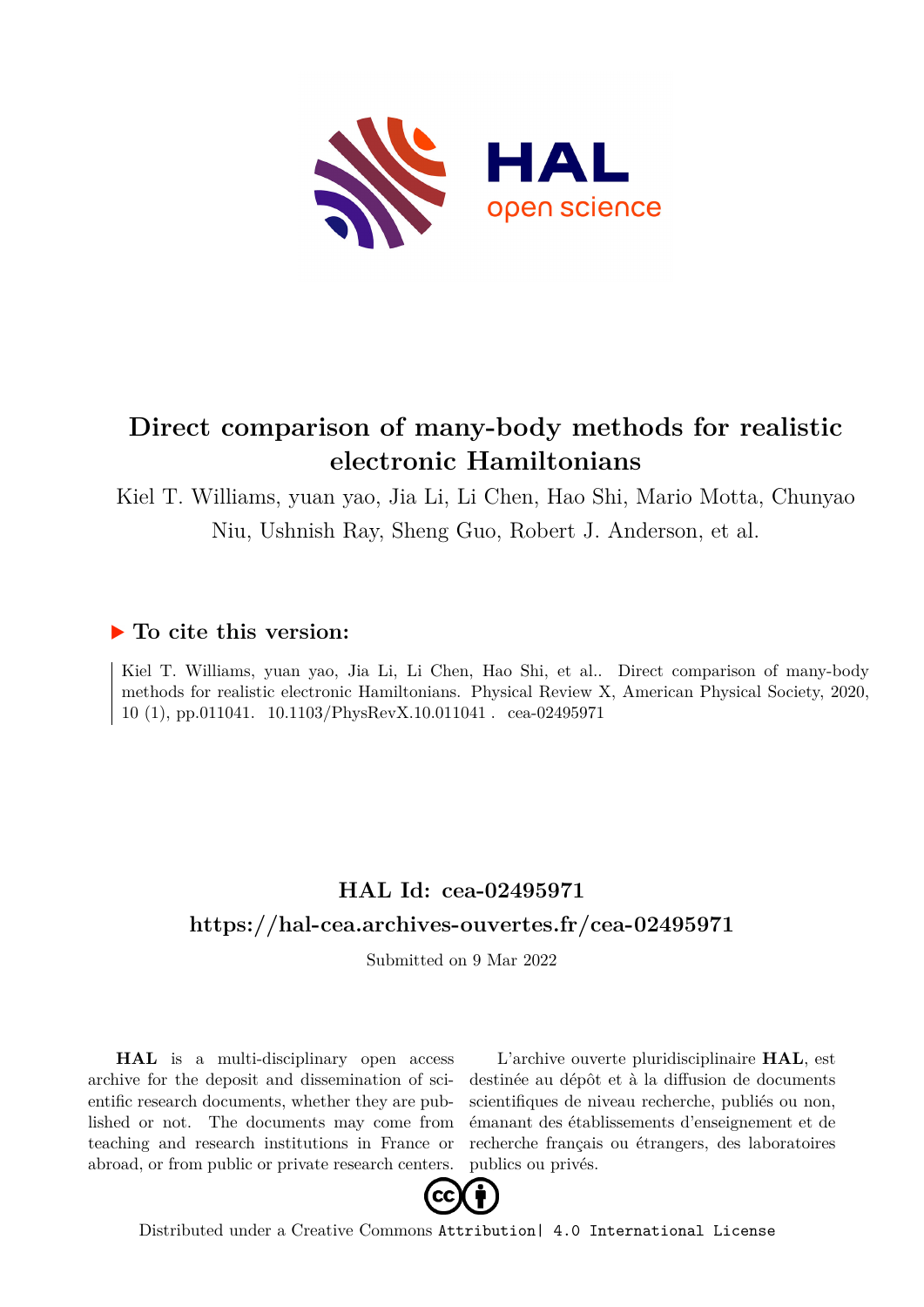#### Direct Comparison of Many-Body Methods for Realistic Electronic Hamiltonians

Kiel T. Williams,<sup>1</sup> Yuan Yao,<sup>2</sup> Jia Li,<sup>3</sup> Li Chen,<sup>1</sup> Hao Shi,<sup>4,5</sup> Mario Motta,<sup>6</sup> Chunyao Niu,<sup>5,7</sup> Ushnish Ray,<sup>8</sup> Sheng Guo,<sup>8</sup> Robert J. Anderson,<sup>9</sup> Junhao Li,<sup>2</sup> Lan Nguyen Tran,<sup>3,10</sup> Chia-Nan Yeh,<sup>3</sup> Bastien Mussard,<sup>11</sup> Sandeep Sharma,<sup>11</sup> Fabien Bruneval,<sup>12</sup> Mark van Schilfgaarde,<sup>9</sup> George H. Booth,<sup>9</sup> Garnet Kin-Lic Chan,<sup>8</sup> Shiwei Zhang,<sup>4,5</sup> Emanuel Gull,<sup>3</sup> Dominika Zgid,<sup>3,[1](https://orcid.org/0000-0002-3755-044X)0</sup> Andrew Millis,<sup>4,13</sup> Cyrus J. Umrigar,<sup>2</sup> and Lucas K. Wagner<sup>1</sup>

(Simons Collaboration on the Many-Electron Problem)

<sup>1</sup>Department of Physics, University of Illinois at Urbana-Champaign, Urbana, Illinois 61801-3003, USA

<sup>2</sup> Laboratory of Atomic and Solid State Physics, Cornell University, Ithaca, New York 14853, USA  $\frac{3}{2}$ Denortment of Physics, University of Michigan Ann Arbor, Michigan 48100, USA

 $\beta$ Department of Physics, University of Michigan, Ann Arbor, Michigan 48109, USA

<sup>4</sup>Center for Computational Quantum Physics, Flatiron Institute, New York, New York 10010, USA

 $^5$ Department of Physics, College of William and Mary, Williamsburg, Virginia 23185, USA

IBM Almaden Research Center, 650 Harry Road, San Jose, California 95120, USA <sup>7</sup>

 $^7$ School of Physics and Engineering, Zhengzhou University, Zhengzhou 450001, China

California Institute of Technology, Pasadena, California 91125, USA <sup>9</sup>

<sup>9</sup>Department of Physics, King's College London, Strand, London, WC2R 2LS, United Kingdom <sup>10</sup>Department of Chemistry, University of Michigan, Ann Arbor, Michigan 48104, USA <sup>11</sup>Department of Chemistry, University of Colo

 $^{12}$ DEN, Service de Recherches de Métallurgie Physique, CEA, Université Paris-Saclay,

F-91191 Gif-sur-Yvette, France<br><sup>13</sup>Department of Physics, Columbia University, New York, New York 10027, USA

(Received 8 October 2019; revised manuscript received 19 December 2019; accepted 2 January 2020; published 20 February 2020)

A large collaboration carefully benchmarks 20 first-principles many-body electronic structure methods on a test set of seven transition metal atoms and their ions and monoxides. Good agreement is attained between three systematically converged methods, resulting in experiment-free reference values. These reference values are used to assess the accuracy of modern emerging and scalable approaches to the manyelectron problem. The most accurate methods obtain energies indistinguishable from experimental results, with the agreement mainly limited by the experimental uncertainties. A comparison between methods enables a unique perspective on calculations of many-body systems of electrons.

DOI: [10.1103/PhysRevX.10.011041](https://doi.org/10.1103/PhysRevX.10.011041) Subject Areas: Chemical Physics,

Computational Physics, Materials Science

#### I. INTRODUCTION

A major challenge in condensed matter physics, materials physics, and chemistry is to compute the properties of electronic systems using realistic Hamiltonians. Efficient and accurate calculations could enable computational design of drugs [1] and other materials [2,3] and shed light on a number of physical questions, such as the origin of linear-T resistivity [4], high-temperature superconductivity [5], and many other effects that currently lack a satisfying explanation.

Many-body quantum calculations on classical computers are challenging, because the dimension of the Hilbert space increases dramatically with the number of particles. For example, in the simple case of a CuO molecule with a large  $(5z)$  basis, the Hilbert space is of dimension  $10^{44}$  for the  $S_z = \frac{1}{2}$  sector. A vector of this size cannot be represented in any computer; at the present time, the Oak Ridge machine Summit has approximately 250 petabytes of storage [6], which is still approximately 17 orders of magnitude too small to store a single vector. Modern techniques therefore use compression and other techniques to approximate the state vectors.

There are many, not always mutually exclusive, approaches to dealing with the dimensionality: truncation of the wave function space through wave function Ansätze, one-particle Green function approaches, density functional theory, Monte Carlo methods, and embedding techniques.

Published by the American Physical Society under the terms of the [Creative Commons Attribution 4.0 International](https://creativecommons.org/licenses/by/4.0/) license. Further distribution of this work must maintain attribution to the author(s) and the published article's title, journal citation, and DOI.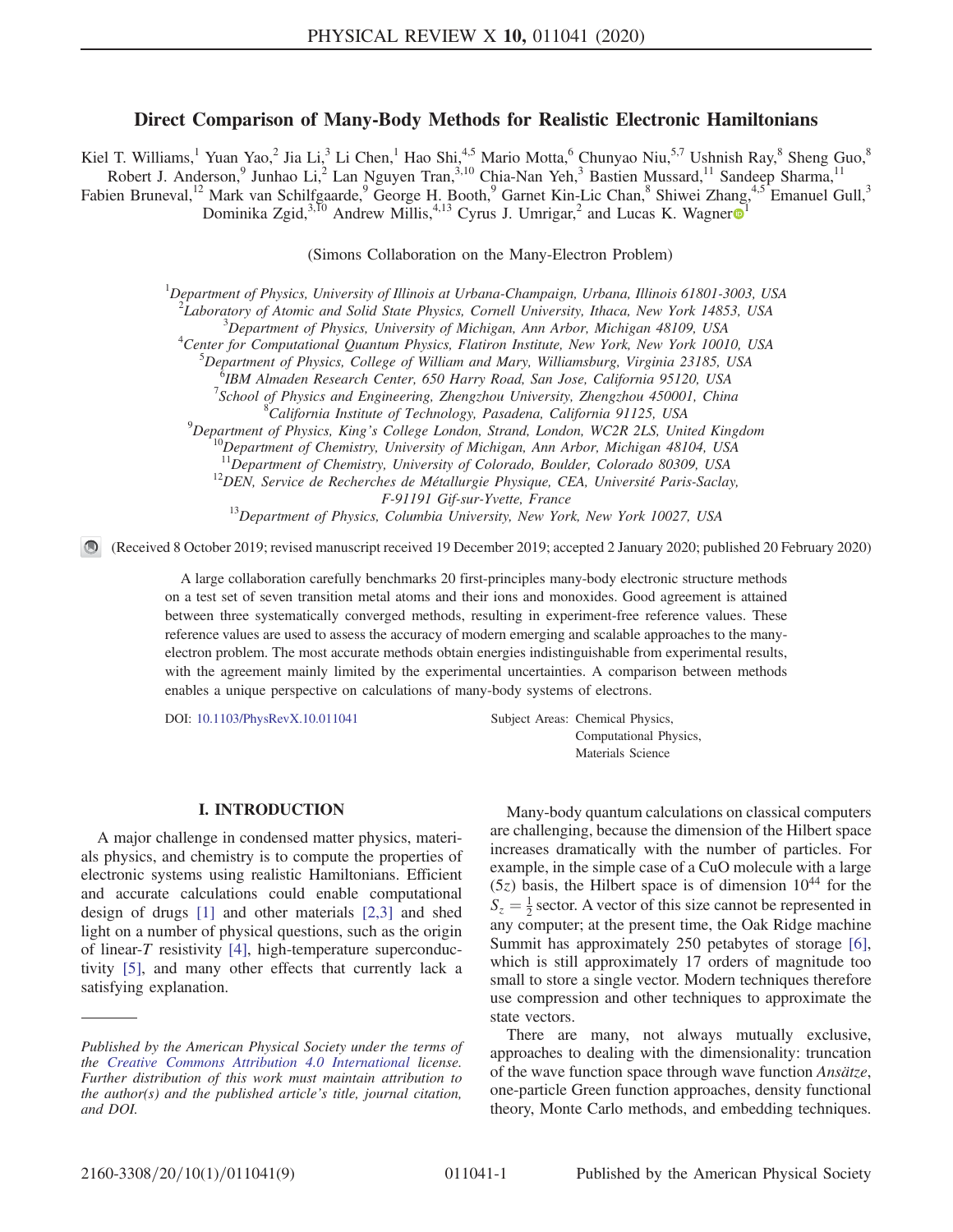The techniques vary dramatically in their computational cost and accuracy. Most studies  $[7-15]$  judge the accuracy of the methods by comparing to experimental energies [16], which are computed by taking differences of total energies and are therefore subject to a fortuitous cancellation of error. Recently, it has been pointed out [17,18] that comparisons between numerical implementations can be extremely valuable, rather than making comparisons directly to experiment. In this study, we include three systematically improvable methods with sufficiently small prefactors that they yield almost exact total energies within the chosen basis set and serve as a benchmark for testing all other methods.

In this manuscript, we apply a diverse array of 20 established and emerging techniques to a test set of small, realistic transition metal molecules and atoms. Each technique is implemented by an expert and employs precisely the same Hamiltonian. This approach allows us to directly assess methodological differences without confounders such as different Hamiltonians and has been important for a previous benchmark study of the hydrogen chain [19] and helium atom [20,21]. For these systems, we achieve a convergence of exponentially scaling but systematically convergable methods at the order of 1 mhartree in the total energy, or about 300 K, establishing a reliable reference on realistic Hamiltonians with complex atoms. We then assess the accuracy of more approximate approaches for computing the total energy of atoms and molecules, which allows some assessment of the transferability of performance with an increasing system size. Finally, we study how errors in the total energies translate into errors of physical observables obtained as differences of total energies, and we make comparisons to experiments. These results provide an important reference for the development of techniques that can address the larger goal of computing electronic properties of realistic materials.

#### II. METHODOLOGY

Table I lists the methods tested in this work. It includes most of the common techniques to address the manyelectron problem, as well as some emerging methods. It also includes a few methods such as configuration interaction with singles and doubles (CISD) which are no longer commonly used but have historical relevance. The methods in this benchmark vary dramatically in their computational cost; the density functional theory methods require only a few minutes to complete the test set, while some of the more advanced techniques are not able to treat every basis for every system with the available amount of computer time. The methods also scale very differently, ranging from  $\mathcal{O}(N_e^3)$  to exponential in the number of electrons  $N_e$ . Of the three systematically converged methods [initiator full configuration interaction quantum Monte Carlo (iFCIQMC), density matrix renormalization group (DMRG), and semistochastic heat-bath configuration interaction (SHCI)], only SHCI is performed for all the systems in all the basis sets. Consequently, SHCI energies are used as the reference.

Some of the other techniques are, in principle, systematically improvable, such as configuration interaction,

TABLE I. A list of abbreviations used in this benchmark. Details are available in Supplemental Material [22]. Column A lists the largest basis set employed by that method for at least one of the transition metal atoms, and column B lists the same for the monoxide molecules. The basis sets are abbreviated in order as  $d$ ,  $t$ ,  $q$ ,  $5$ , and  $c$  for complete basis set.

| Abbreviation    | Method                                                                             | А | B |
|-----------------|------------------------------------------------------------------------------------|---|---|
| AFQMC(MD)       | Auxiliary field quantum Monte Carlo with a multideterminant trial function [23,24] |   | 5 |
| <b>B3LYP</b>    | DFT with the B3LYP functional [25]                                                 |   | 5 |
| <b>CISD</b>     | Configuration interaction with singles and doubles                                 |   |   |
| DMC(SD)         | Fixed node diffusion Monte Carlo with a single-determinant nodal surface [26,27]   |   |   |
| <b>DMRG</b>     | Density matrix renormalization group [28,29]                                       |   |   |
| GF <sub>2</sub> | Second-order Green function [30,31]                                                |   | q |
| HF              | Hartree-Fock                                                                       |   |   |
| $HF + RPA$      | Hartree-Fock random phase approximation [32]                                       |   |   |
| HSE06           | DFT with the HSE06 functional [33,34]                                              |   |   |
| <b>iFCIQMC</b>  | Initiator full configuration interaction quantum Monte Carlo [35,36]               |   |   |
| LDA.            | DFT in the local density approximation [37,38]                                     |   |   |
| <b>MRLCC</b>    | Multireference localized coupled cluster [39–42]                                   |   |   |
| <b>PBE</b>      | DFT in the Perdew-Burke-Ernzerhof [43] approximation                               |   |   |
| <b>OSGW</b>     | Quasiparticle self-consistent GW approximation [44]                                |   |   |
| <b>SCAN</b>     | DFT with SCAN functional [45]                                                      |   |   |
| SC-GW           | Self-consistent GW approximation [46,47]                                           |   |   |
| SEET(FCI/GF2)   | Self-energy embedding theory with many-body expansion [48–52]                      |   | q |
| <b>SHCI</b>     | Semistochastic heat-bath configuration interaction [53,54]                         |   |   |
| <b>UCCSD</b>    | Unrestricted coupled cluster with singles and doubles [55]                         |   |   |
| UCCSD(T)        | Unrestricted coupled cluster with singles, doubles, and perturbative triples [55]  |   |   |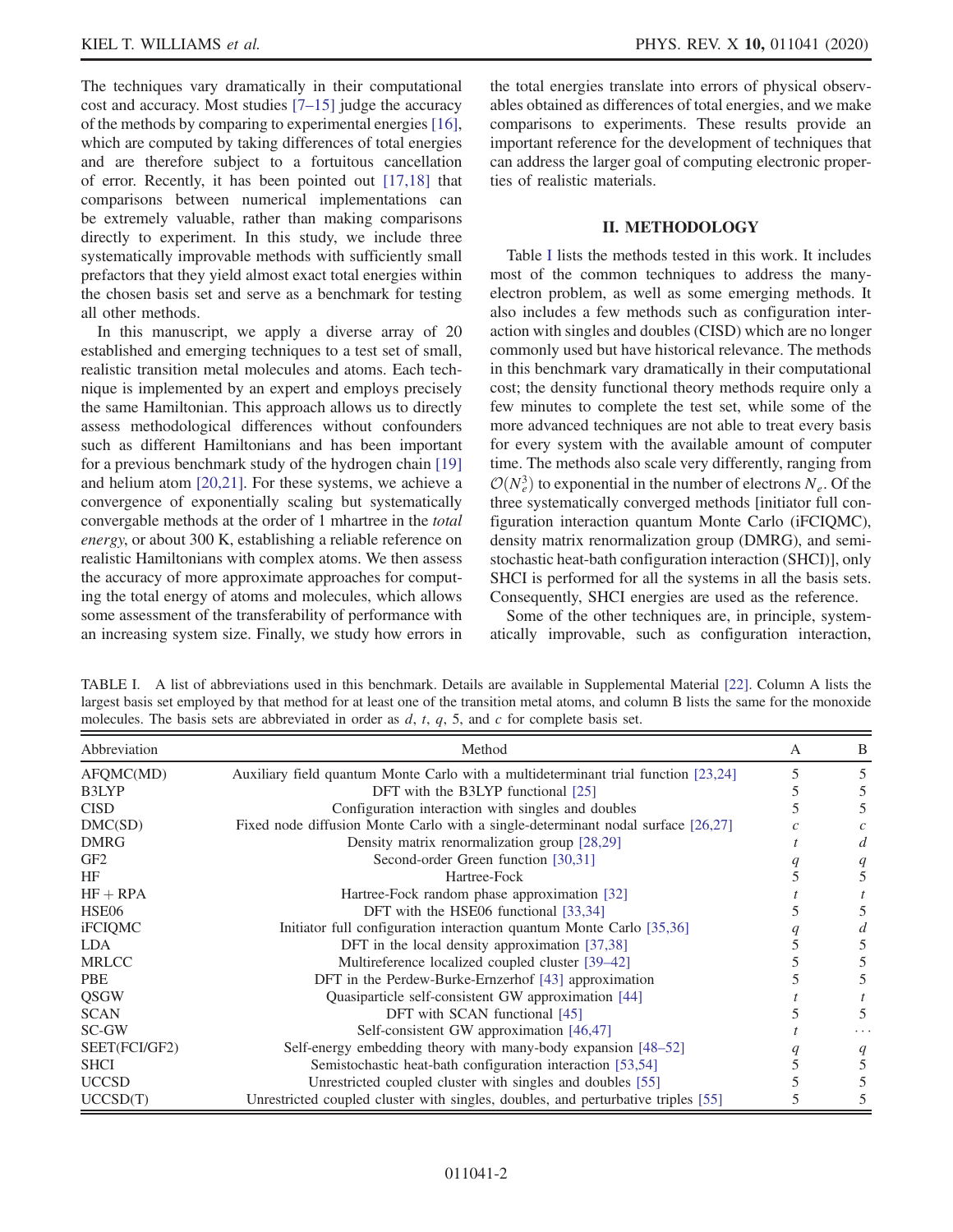coupled cluster, self-energy embedding theory, and the Monte Carlo methods, but convergence to better than 1 mhartree is not achieved on these systems for the level of the method employed. Some of the techniques give upper bounds to the exact energy, such as diffusion Monte Carlo (DMC), CISD, DMRG, and Hartree-Fock (HF). Finally, for completeness, it should be noted that the methods also require different levels of specification to define the approximations used. For example, some of the methods can be reproduced only by specifying the initial starting determinant; others require defining an initial multideterminantal wave function or the choice of partitioning between high-level and low-level methods.

We consider transition metal systems, with the core electrons removed using effective core potentials [56–58]. These potentials accurately represent the core [59] in manybody simulations and allow all the methods considered in this work to use the same Hamiltonian. In addition, they provide an easy way to include scalar relativistic effects, needed for a meaningful comparison to experiment. These potentials are available for O, Sc, Ti, V, Cr, Mn, Fe, and Cu, which define our test set. We consider these atoms, their ions, and the corresponding transition metal monoxide molecules. To simplify the comparison, the molecules are computed at their equilibrium geometry.

Almost every electronic structure method (all the methods in this study except DMC) works in a finite basis. Here, we follow the chemistry convention of defining an ascending basis set denoted by the  $z(\zeta)$  value, ranging from 2 to 5; i.e., dz, tz, qz, and 5z. For each system, we consider the first-principles Hamiltonian projected onto the basis, making for a total of  $23 \times 4 = 98$  calculations for each method. See Supplemental Material [22] for details on the precise basis sets used in this study. While the results are comparable to experiment only in the complete basis set limit (cbs), for each basis set there corresponds a projected Hamiltonian which also has an exact solution. We thus can compare methods within a basis, since the Hamiltonian is defined precisely.

In Table I, we list the methods considered in this work. The deviation in the total energy between two methods  $m$  and  $n$  is computed as

$$
\sigma(m,n) = \sqrt{\frac{\sum_{i \in systems} [E_i(n) - E_i(m)]^2}{N}}, \quad (1)
$$

where  $N$  is the total number of calculations performed in common between the methods. This number is a measure of how well the output total energies between two methods agree. It is possible for two methods with large  $\sigma$  to agree on energy differences if there is a significant cancellation of errors.

To compare total energies between methods and systems in a consistent way, we use the concept of percent of correlation, commonly used in quantum chemistry:

$$
\% \text{ correlation energy}(m) = 100 \times \frac{E_{\text{HF}} - E_m}{E_{\text{HF}} - E_{\text{SHCI}}}, \quad (2)
$$

where  $E_{HF}$  is the Hartree-Fock energy, *m* stands for the method under consideration, and  $E_{\text{SHCI}}$  is the total energy computed in the basis by the SHCI method. At 100% of the correlation energy, the exact result is obtained. This quantity is particularly useful, since methods tend to obtain similar percentages of the correlation energy across different basis sets and systems.

Extrapolation to the basis set limit is done making the usual assumption that the correlation energy (difference between Hartree-Fock and the exact energy) scales as  $1/n^3$ , where  $n$  is the cardinal number of the basis set, and that the Hartree-Fock energy exponentially converges to the complete basis limit. Complete basis set extrapolation is necessary for a comparison of the finite basis set results to experiment, DMC, and density functional theory results. DMC works directly in the complete basis limit, whereas density functional methods are designed to reproduce complete basis set limit energies. The uncertainty in the extrapolation, judged from the variation between different fits to the extrapolation, is approximately 2–4 mhartree; for details, see Supplemental Material [22]. Thus, in this test set, the largest uncertainty in the complete basis set total energy is due to the extrapolation of finite basis set energies to the infinite limit.

The energy differences studied are the ionization potential of a transition metal atom M  $[IP] = E(M^+) - E(M)$ and the dissociation energy of a metal oxide molecule MO  $[DE = E(M) + E(O) - E(MO)]$ . These quantities have been studied in detail for these systems in the past, e.g., Refs. [7–13,60–63], among others. However, none of these previous studies attain reference energies as well converged as the ones in this paper, and none compare energies from a large number of methods.

#### III. RESULTS

We show several views of the data collected in this study in the figures. Supplemental Material [22] contains various tables and the complete set of data (approximately 1200 calculations) on which these plots are based. Figure 1 establishes that several high-accuracy techniques are in agreement and establishes a reference technique SHCI. Figure 2 compares the performance of methods in computing the total energy as compared to the reference. Figure 3 compares the performance of methods in computing the ionization potential of the atoms and dissociation energy of the molecules. Figure 4 summarizes the cancellation of error for different techniques in computing the differences in energies. Finally, Fig. 5 compares calculations using methods found to be accurate to the experimental dissociation energies. In this section, we examine related methods in the context of these different views.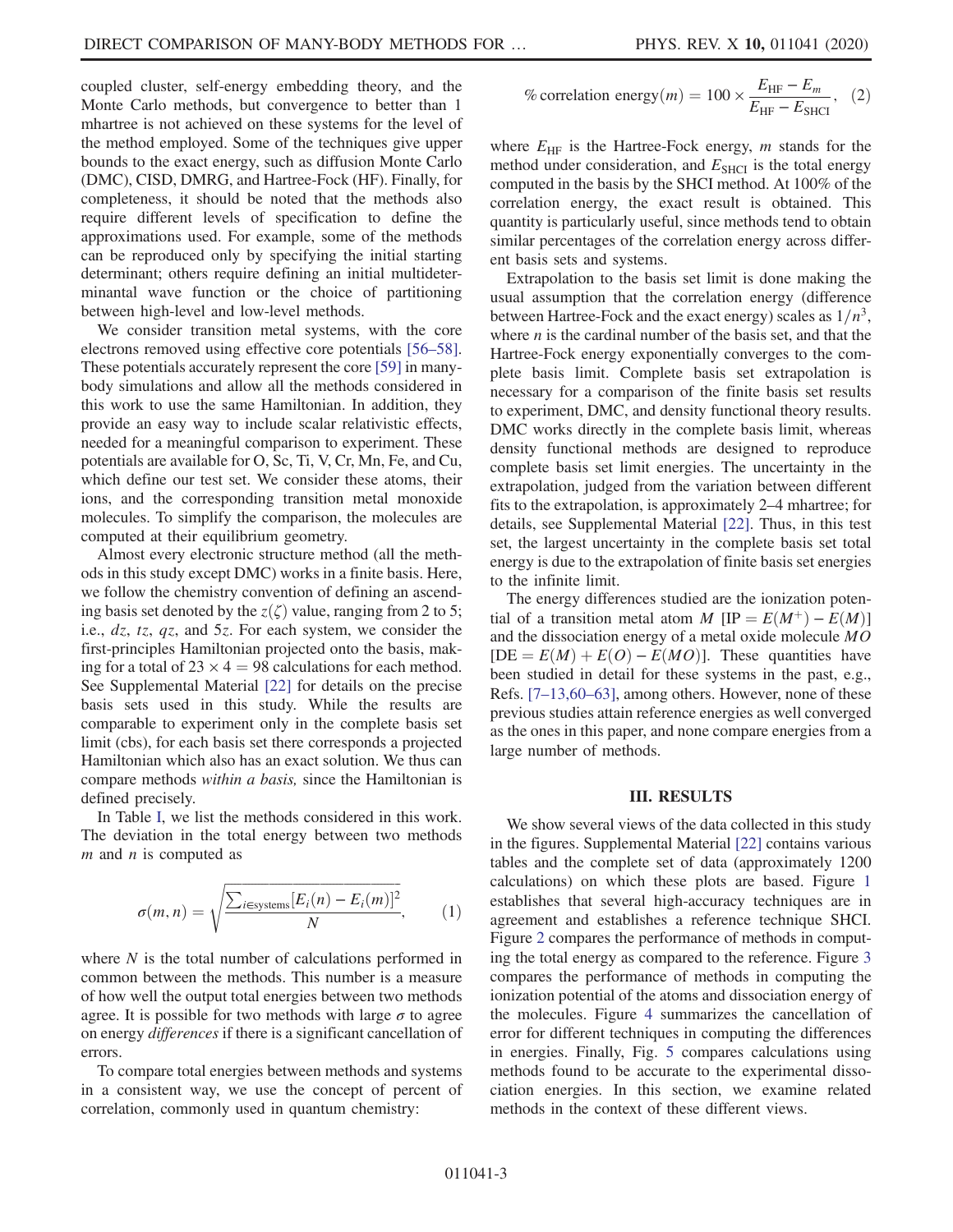

FIG. 1. Cluster analysis of electronic structure methods in this work, using the Seaborn [64] function clustermap. The matrix values are the logarithm of the rms deviation of the total energy in hartrees [Eq. (1)] between the two methods. The methods are ordered according to the "complete" distance metric  $d(m, n) =$  $max(\sigma_{m,n})$  as defined in Eq. (1). The lines on the left are dendrograms which quantify the relationship between the two methods. Closely matching methods are linked with short links, and grouped by their similarity.

In Fig. 1, we show a cluster analysis of the total energies using Eq. (1), evaluated on the intersection of basis sets and systems available for both methods, as the distance metric. iFCIQMC, DMRG, and SHCI are converged to very high levels of accuracy. In fact, these three methods agree to approximately 1 mhartree for all systems and basis sets that are computed. Because of this threefold agreement, we can take any of these results as the exact ground state energy in a given basis set to within an rms error of less than 1 mhartree, which is approximately what is termed "chemical accuracy" in the context of energy differences. Here, we achieve 1 mhartree accuracy in the total energy of the ground state. However, as shown in Table I, iFCIQMC and DMRG calculations are feasible within the available computer time for only the smaller basis sets, so we use SHCI as the reference. For finite basis sets, the estimated uncertainty is approximately 1 mhartree, and for the complete basis set, the estimated uncertainty is approximately 2–4 mhartree due to the extrapolation uncertainty.

Density functional methods have a large spread across systems in the percent of correlation energy attained (Fig. 2). The gradient-corrected and the hybrid functionals (B3LYP, HSE06, PBE, and SCAN) improve the LDA. The most recently proposed of these, SCAN, is more consistent in the percent of correlation energy obtained at around 80%–90% of the correlation energy. Figure 4 shows that it also benefits more than the other functionals from a cancellation of errors between the atom and the molecule to give more accurate dissociation energies, although it has less cancellation of errors for the ionization potentials. Much of the improvement in accuracy of the hybrid functionals over PBE is in the cancellation of error.

The random phase approximation (RPA) and both versions of GW overestimate the correlation energy as shown in Fig. 2. While the total energy tends to be too low, those errors tend to cancel for QSGW applied to energy differences, as can be seen in Figs. 3 and 4.



FIG. 2. Kernel density estimation [65–67] of the percent of the SHCI-computed correlation energy within each basis obtained by each of the methods in the benchmark set. All basis sets available are plotted; individual data points are indicated by small lines.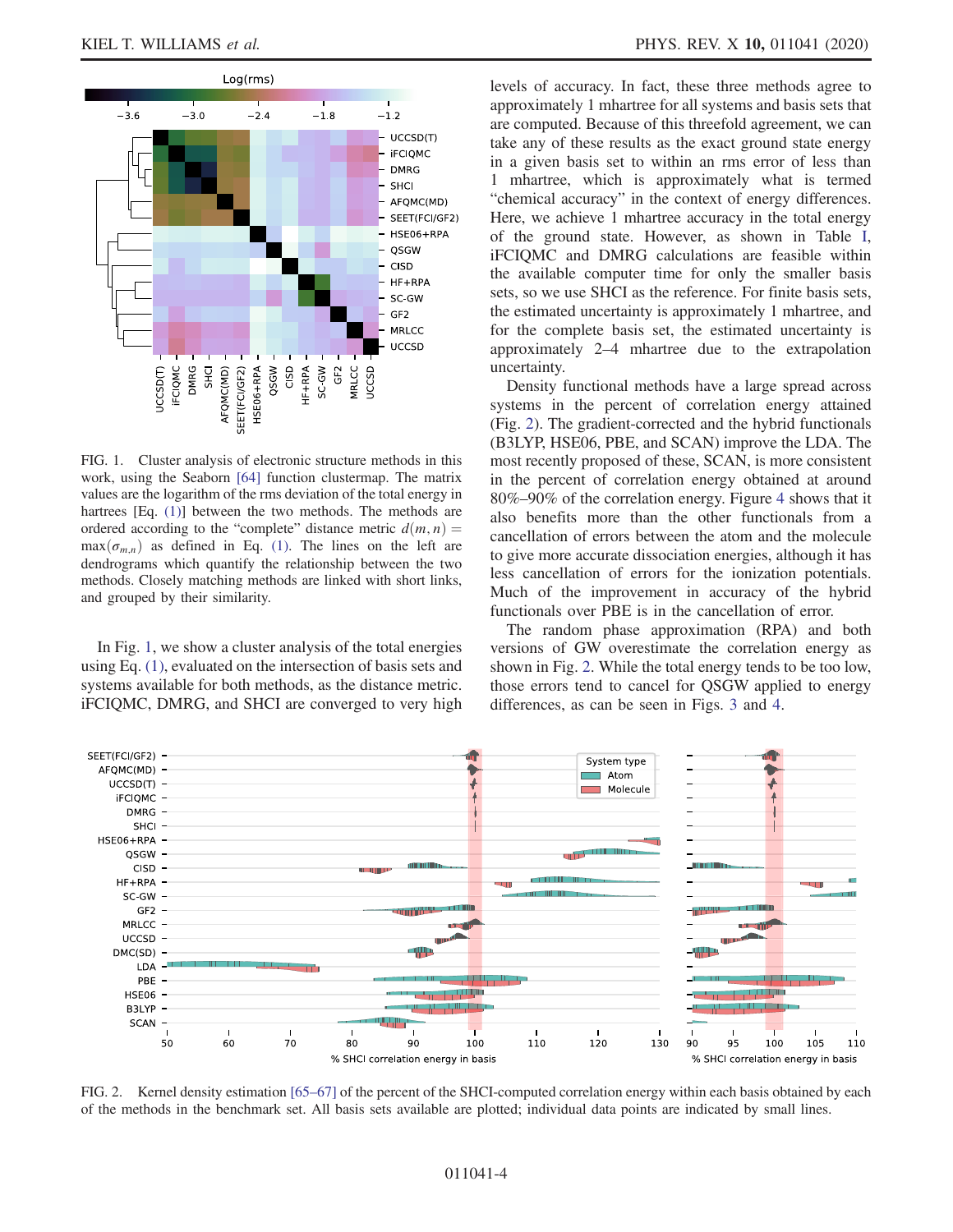

FIG. 3. Kernel density estimation plot of the dissociation energy and ionization potential of molecules and atoms to SHCI reference calculations. Methods are ordered according to the clustering in Fig. 1.

As can be seen in Fig. 2, CISD, a truncated determinant expansion technique well known to have size consistency defects, performs much better for the atoms than the molecules, which leads to rather poor predictions for the dissociation energy of the molecules (Fig. 3). The error is large enough that CISD is not included in Fig. 4 to improve readability of the more accurate numbers. We note that unrestricted coupled cluster with singles and doubles (UCCSD), which is size consistent, also performs worse on the molecules than the atoms, though to a lesser degree than CISD. This difference results in the underestimation of the dissociation energy (Fig. 3) and no cancellation of error in the dissociation energy but a significant cancellation in the ionization potential (Fig. 4).

Fixed node diffusion Monte Carlo with a single-determinant trial function [DMC(SD)] yields a lower bound to the extrapolated correlation energy, corresponding to an upper bound to the total energy, which is apparent in Fig. 2. The remaining energy is the fixed node error, the main approximation in the DMC calculations, which for a single Slater determinant nodal surface is much larger than the extrapolation uncertainty. With the single Slater determinant, DMC obtains 90%–95% of the correlation energy quite consistently, in line with previous benchmarks on smaller systems [68]. This consistency results in a significant cancellation of error (Fig. 4) in the dissociation energy and ionization potential.

Self-energy embedding theory with a full configuration interaction solver and GF2 embedding [SEET(FCI/GF2)] obtains results in good agreement with the reference total energy (Fig. 2), resulting in accurate energy differences (Fig. 3). Consequently, it lies very close to the  $x = y$  line in Fig. 4 and does not benefit from an additional cancellation of error, as the energies are already accurate. The errors in the total energy are not strongly correlated with the atomic species; for example, the error in the Ti atom is not statistically similar to the error in the TiO atom, resulting in little cancellation of error.

The auxiliary field quantum Monte Carlo with a multiple determinant trial function [AFQMC(MD)] gives good agreement with the reference total energy, with an rms deviations of about 3–4 mhartree. The dissociation energies have an rms deviation of approximately 2.5 mhartree, which is consistent with the conclusion of a recent benchmark on a large set of transition metal diatomics [14]. The use of single-determinant unrestricted Hartree-Fock trial wave functions leads to less accurate results, roughly doubling the rms error in the total energy of the molecules (see Supplemental Material Sec. I A [22]).

Coupled cluster with singles, doubles, and perturbative triples [UCCSD(T)] performs very well on these systems, obtaining close to 100% of the correlation energy. For these problems, UCCSD(T) has a notably low cost for high performance. The accuracy of UCCSD(T) is likely due to the fact that these systems are not strongly multireference, in that, even in the near-exact wave functions, there is a single dominant determinant that makes a large contribution to the wave function. This contribution can be seen by examining the natural orbital occupations; for example, in UCCSD, the spin-resolved natural orbitals with large occupations have occupations of 0.96 or greater. The single-reference nature also explains the mediocre performance of the multireference methods such as MRLCC, which sacrifice some accuracy in the single-reference case to treat multireference situations more accurately. In general, active space techniques, which operate within an explicitly chosen subspace of the larger Hilbert space, are not very effective for these systems.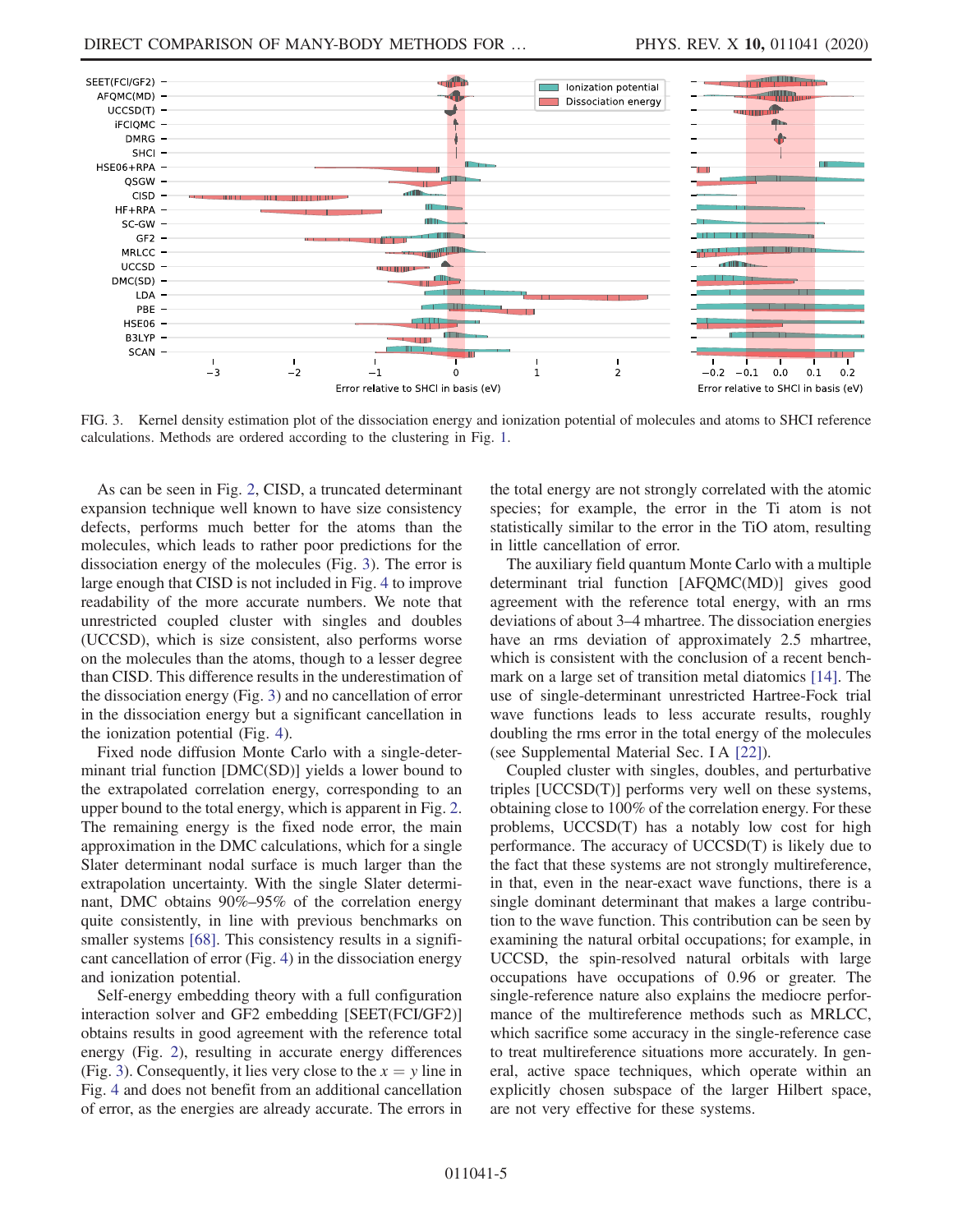

FIG. 4. Cancellation of error for many methods in this study, computed by comparing the rms error in the total energy to the rms error in the (a) ionization energy of the atoms and (b) dissociation energy for molecules. HF and CISD are excluded from the comparison for more detail in the more accurate methods; they are off the scale here. The red dashed line corresponds to no cancellation of error.

We believe that the reference data produced computationally have lower uncertainties than the experiment for the purposes of benchmarking quantum calculation techniques. The ionization potential of the large-basis SHCI results is in agreement with the experiment with a mean absolute deviation of 0.2 mhartree, or 7 meV, so one could equivalently use experiment or the SHCI reference values, as can be verified in Table VI in Supplemental Material [22]. The experimental dissociation energy estimation is limited by the challenges of the measurements, and the experimental measures differ from one another by as much as 0.5 eV. In Fig. 5, the high-accuracy estimates of the dissociation energy of the molecules is shown, compared to experimental values with zero point energy removed [69–75]. For these systems, the experimental uncertainty of the dissociation energy is larger than the difference



FIG. 5. Comparison of  $5z$  dissociation energies of the transition metal molecules obtained from the more accurate methods used in this work to experiment. The  $x$  axis is the year the experimental result was published, and the width of the bars indicates statistical or systematic uncertainties.

between the most accurate techniques in this benchmark. Remarkably, SHCI, UCCSD(T), and AFQMC(MD) agree to about 0.1 eV for all the molecules. We also should note that, since we use effective core potentials to standardize the benchmark, there may be some small errors in comparing directly to experiment. However, we see no evidence that the potentials used are limiting the accuracy; the most accurate methods obtain results well within the experimental uncertainty, with the possible exception of VO, for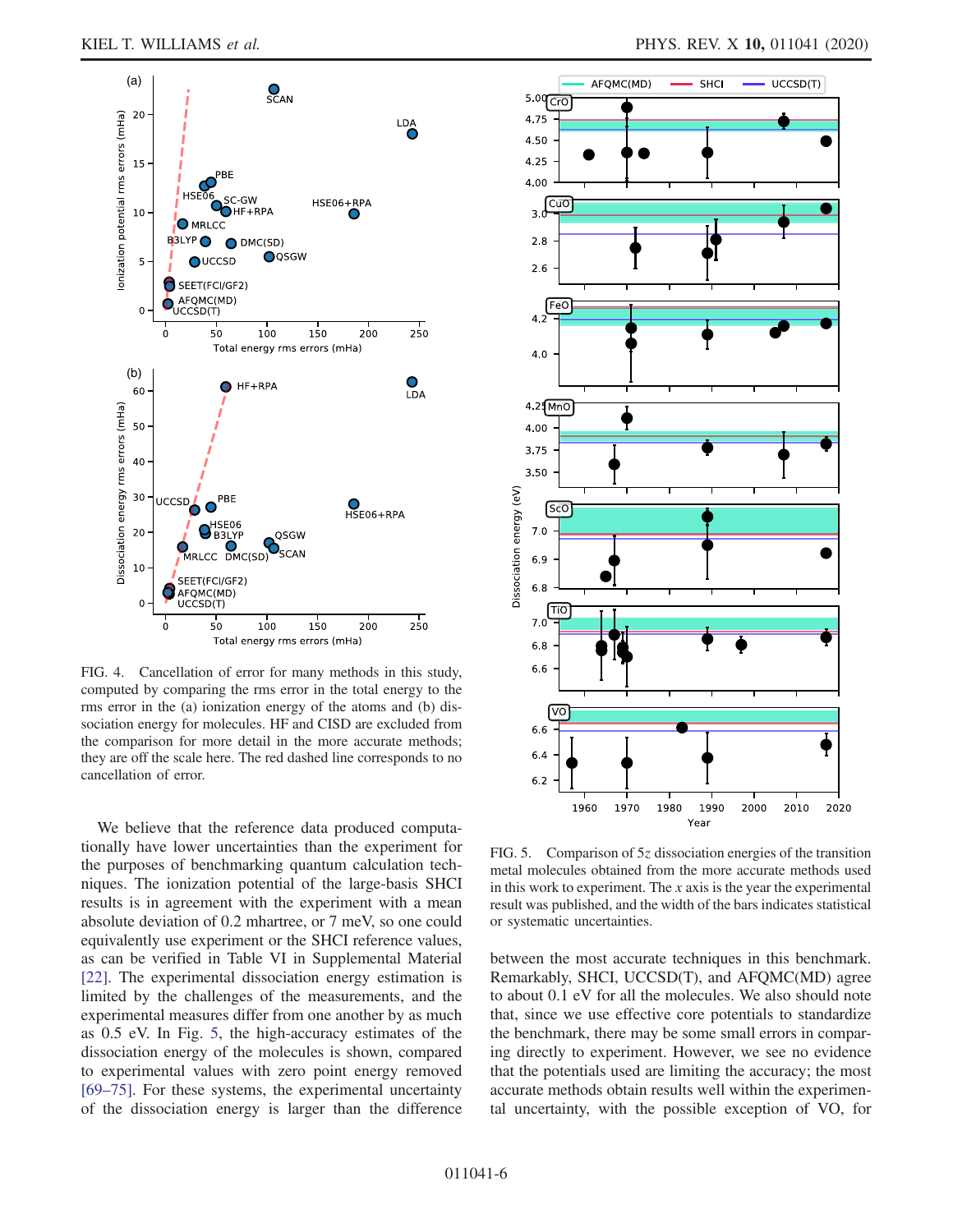which most of the experimental values are slightly below the theoretical ones.

When computing differences of total energies, both methodological errors and errors due to finite basis sets tend to cancel. In Fig. 4, we quantify the methodological cancellation of errors in many of the techniques studied in this work. Considering basis set errors, the rms error in the total energy in the commonly used  $tz$  basis compared to the complete basis set limit is 75 mhartree, while the rms error in the ionization energy and dissociation energy for the same comparison are 1.6 and 6 mhartree, respectively, as can be seen in Table VIII in Supplemental Material [22].

#### IV. CONCLUSION

We survey 20 advanced many-electron techniques on precisely defined realistic Hamiltonians for transition metal systems. For a given basis set, we achieve approximately 1 mhartree agreement on the total energy between highaccuracy methods, which provides a total energy benchmark for many-body methods. To our knowledge, such an agreement is unprecedented for first-principles calculations of transition metal systems. Our accurate reference energies should enable the development of approximate, but more computationally efficient, many-body techniques as well as better density functionals, without the necessity of experimental reference values. These systems are also a useful test for future quantum computing algorithms. To enable such comparisons, we include pyscf scripts that can execute the benchmark for any density functional available in libxc [76] and can export the one- and two-body integrals needed for testing many-body methods.

We assess the state of the art in achieving high accuracy in realistic systems. The benchmark set includes systems with large Hilbert spaces of around  $10^{44}$  determinants. While these spaces are so large that a single vector cannot fit in any computer memory, the computations are feasible due to powerful compression of that space. The systematically converged techniques used in this work (DMRG, FCIQMC, and SHCI) are able to achieve excellent agreement but can be applied only to relatively small systems due to their computational cost. It is thus important to understand the errors in lower-scaling techniques that can be applied to larger systems and whether performance on small systems is transferable to larger systems. Our study takes a step in that direction, since we are able to achieve converged results for both correlated atoms and molecules, and indeed we observe that the accuracy of some techniques degrades with system size.

To avoid misinterpretation of the results, we make a comment here. In order to ensure high-quality results, it is necessary to limit the number of systems on which this benchmark is performed. While treating electron correlation accurately is important to obtain accurate results, these systems have a particular character of correlation. In a determinant expansion of the wave function, the systems chosen here have one determinant with a large weight and many determinants with small weights, rather than several determinants with large weights. For such systems, methods such as UCCSD(T) are accurate. The performance profile will likely be different for differently correlated chemical systems, so benchmarking efforts of similar quality in that realm would be highly valuable.

#### ACKNOWLEDGMENTS

This work was supported by a grant from the Simons Foundation as part of the Simons Collaboration on the many-electron problem.

- [1] D. C. Young, *Computational Drug Design: A Guide for* Computational and Medicinal Chemists (Wiley, New York, 2009).
- [2] Z. W. Seh, J. Kibsgaard, C. F. Dickens, I. Chorkendorff, J. K. Nrskov, and T. F. Jaramillo, Combining Theory and Experiment in Electrocatalysis: Insights into Materials Design, Science 355[, eaad4998 \(2017\)](https://doi.org/10.1126/science.aad4998).
- [3] S. Curtarolo, G. L. W. Hart, M. B. Nardelli, N. Mingo, S. Sanvito, and O. Levy, The High-Throughput Highway to Computational Materials Design, [Nat. Mater.](https://doi.org/10.1038/nmat3568) 12, 191 [\(2013\).](https://doi.org/10.1038/nmat3568)
- [4] J. a. N. Bruin, H. Sakai, R. S. Perry, and A. P. Mackenzie, Similarity of Scattering Rates in Metals Showing T-Linear Resistivity, Science 339[, 804 \(2013\).](https://doi.org/10.1126/science.1227612)
- [5] K. A. Müller and J. G. Bednorz, The Discovery of a Class of High-Temperature Superconductors, [Science](https://doi.org/10.1126/science.237.4819.1133) 237, 1133 [\(1987\).](https://doi.org/10.1126/science.237.4819.1133)
- [6] J. Hines, Stepping up to Summit, [Comput. Sci. Eng.](https://doi.org/10.1109/MCSE.2018.021651341) 20, 78 [\(2018\).](https://doi.org/10.1109/MCSE.2018.021651341)
- [7] C. W. Bauschlicher and P. Maitre, *Theoretical Study of the* First Transition Row Oxides and Sulfides, [Theor. Chim.](https://doi.org/10.1007/BF01113847) Acta 90[, 189 \(1995\).](https://doi.org/10.1007/BF01113847)
- [8] F. Furche and J. P. Perdew, The Performance of Semilocal and Hybrid Density Functionals in 3D Transition-Metal Chemistry, J. Chem. Phys. 124[, 044103 \(2006\)](https://doi.org/10.1063/1.2162161).
- [9] K. Doblhoff-Dier, J. Meyer, P. E. Hoggan, G.-J. Kroes, and L. K. Wagner, Diffusion Monte Carlo for Accurate Dissociation Energies of 3D Transition Metal Containing Molecules, [J. Chem. Theory Comput.](https://doi.org/10.1021/acs.jctc.6b00160) 12, 2583 (2016).
- [10] P. Verma, Z. Varga, J. E. M. N. Klein, C. J. Cramer, L. Que, Jr., and D. G. Truhlar, Assessment of Electronic Structure Methods for the Determination of the Ground Spin States of Fe(II), Fe(III) and Fe(IV) Complexes, [Phys. Chem. Chem.](https://doi.org/10.1039/C7CP01263B) Phys. 19[, 13049 \(2017\)](https://doi.org/10.1039/C7CP01263B).
- [11] X. Xu, W. Zhang, M. Tang, and D. G. Truhlar, Do Practical Standard Coupled Cluster Calculations Agree Better than Kohn–Sham Calculations with Currently Available Functionals When Compared to the Best Available Experimental Data for Dissociation Energies of Bonds to 3D Transition Metals?, [J. Chem. Theory Comput.](https://doi.org/10.1021/acs.jctc.5b00081) 11, 2036 (2015).
- [12] Y. Minenkov, E. Chermak, and L. Cavallo, Troubles in the Systematic Prediction of Transition Metal Thermochemistry with Contemporary Out-of-the-Box Methods, [J. Chem.](https://doi.org/10.1021/acs.jctc.5b01163) [Theory Comput.](https://doi.org/10.1021/acs.jctc.5b01163) 12, 1542 (2016).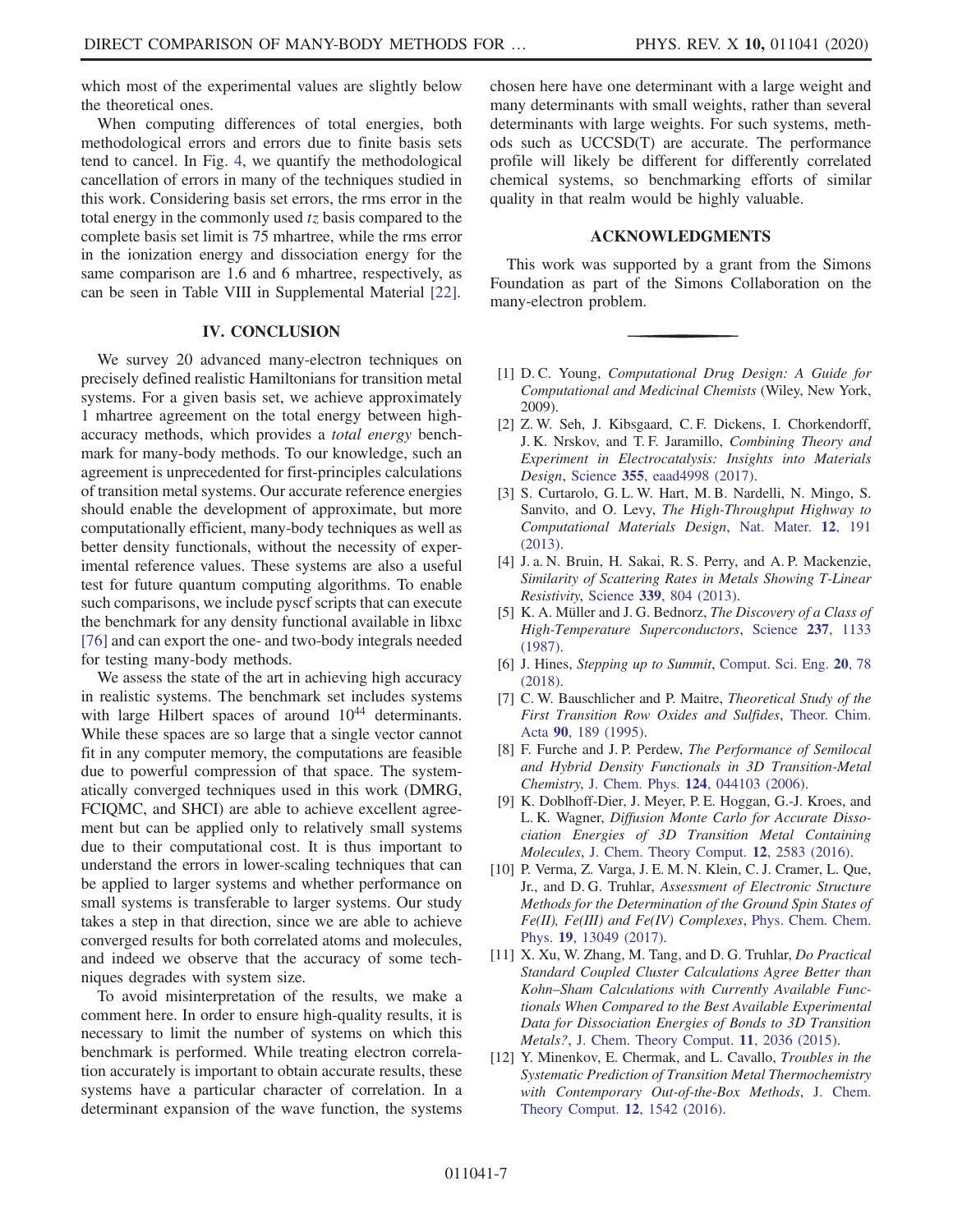- [13] R. E. Thomas, G. H. Booth, and A. Alavi, Accurate Ab Initio Calculation of Ionization Potentials of the First-Row Transition Metals with the Configuration-Interaction Quan-tum Monte Carlo Technique, [Phys. Rev. Lett.](https://doi.org/10.1103/PhysRevLett.114.033001) 114, 033001 [\(2015\).](https://doi.org/10.1103/PhysRevLett.114.033001)
- [14] J. Shee, B. Rudshteyn, E.J. Arthur, S. Zhang, D.R. Reichman, and R. A. Friesner, On Achieving High Accuracy in Quantum Chemical Calculations of 3D Transition Metal-Containing Systems: A Comparison of Auxiliary-Field Quantum Monte Carlo with Coupled Cluster, Density Functional Theory, and Experiment for Diatomic Molecules, [J. Chem. Theory Comput.](https://doi.org/10.1021/acs.jctc.9b00083) 15, 2346 (2019), pMID: 30883110.
- [15] J. Shee, E. J. Arthur, S. Zhang, D. R. Reichman, and R. A. Friesner, Phaseless Auxiliary-Field Quantum Monte Carlo on Graphical Processing Units, [J. Chem. Theory Comput.](https://doi.org/10.1021/acs.jctc.8b00342) 14[, 4109 \(2018\)](https://doi.org/10.1021/acs.jctc.8b00342).
- [16] R. H. Page and C. S. Gudeman, Completing the Iron Period: Double-Resonance, Fluorescence-Dip Rydberg Spectroscopy and Ionization Potentials of Titanium, Vanadium, Iron, Cobalt, and Nickel, [J. Opt. Soc. Am. B](https://doi.org/10.1364/JOSAB.7.001761) 7, 1761 (1990).
- [17] K. Lejaeghere et al., Reproducibility in Density Functional Theory Calculations of Solids, Science 351[, aad3000](https://doi.org/10.1126/science.aad3000) [\(2016\).](https://doi.org/10.1126/science.aad3000)
- [18] M. J. van Setten, F. Caruso, S. Sharifzadeh, X. Ren, M. Scheffler, F. Liu, J. Lischner, L. Lin, J. R. Deslippe, S. G. Louie, C. Yang, F. Weigend, J. B. Neaton, F. Evers, and P. Rinke, GW100: Benchmarking G0w0 for Molecular Systems, [J. Chem. Theory Comput.](https://doi.org/10.1021/acs.jctc.5b00453) 11, 5665 (2015).
- [19] M. Motta, D. M. Ceperley, G. K.-L. Chan, J. A. Gomez, E. Gull, S. Guo, C. A. Jiménez-Hoyos, T. N. Lan, J. Li, F. Ma, A. J. Millis, N. V. Prokof'ev, U. Ray, G. E. Scuseria, S. Sorella, E. M. Stoudenmire, Q. Sun, I. S. Tupitsyn, S. R. White, D. Zgid, and S. Zhang (Simons Collaboration on the Many-Electron Problem), Towards the Solution of the Many-Electron Problem in Real Materials: Equation of State of the Hydrogen Chain with State-of-the-Art Many-Body Methods, Phys. Rev. X 7[, 031059 \(2017\).](https://doi.org/10.1103/PhysRevX.7.031059)
- [20] J. Li, N. D. Drummond, P. Schuck, and V. Olevano, Comparing Many-Body Approaches against the Helium Atom Exact Solution, [SciPost Phys.](https://doi.org/10.21468/SciPostPhys.6.4.040) 6, 040 (2019).
- [21] J. Li, M. Holzmann, I. Duchemin, X. Blase, and V. Olevano, Helium Atom Excitations by the GW and Bethe-Salpeter Many-Body Formalism, [Phys. Rev. Lett.](https://doi.org/10.1103/PhysRevLett.118.163001) 118, 163001 [\(2017\).](https://doi.org/10.1103/PhysRevLett.118.163001)
- [22] See Supplemental Material at [http://link.aps.org/](http://link.aps.org/supplemental/10.1103/PhysRevX.10.011041) [supplemental/10.1103/PhysRevX.10.011041](http://link.aps.org/supplemental/10.1103/PhysRevX.10.011041) for detailed data and methods.
- [23] S. Zhang and H. Krakauer, Quantum Monte Carlo Method Using Phase-Free Random Walks with Slater Determinants, Phys. Rev. Lett. 90[, 136401 \(2003\)](https://doi.org/10.1103/PhysRevLett.90.136401).
- [24] M. Motta and S. Zhang, Ab Initio Computations of Molecular Systems by the Auxiliary-Field Quantum Monte Carlo Method, [Comput. Mol. Sci.](https://doi.org/10.1002/wcms.1364) 8, e1364 (2018).
- [25] A.D. Becke, *Density-Functional Thermochemistry. III.* The Role of Exact Exchange, [J. Chem. Phys.](https://doi.org/10.1063/1.464913) 98, 5648 [\(1993\).](https://doi.org/10.1063/1.464913)
- [26] W. M. C. Foulkes, L. Mitas, R. J. Needs, and G. Rajagopal, Quantum Monte Carlo Simulations of Solids, [Rev. Mod.](https://doi.org/10.1103/RevModPhys.73.33) Phys. 73[, 33 \(2001\)](https://doi.org/10.1103/RevModPhys.73.33).
- [27] L. K. Wagner, M. Bajdich, and L. Mitas, QWalk: A Quantum Monte Carlo Program for Electronic Structure, [J. Comput. Phys.](https://doi.org/10.1016/j.jcp.2009.01.017) 228, 3390 (2009).
- [28] R. Olivares-Amaya, W. Hu, N. Nakatani, S. Sharma, J. Yang, and G. Kin-Lic Chan, The Ab-Initio Density Matrix Renormalization Group in Practice, [J. Chem. Phys.](https://doi.org/10.1063/1.4905329) 142, [034102 \(2015\).](https://doi.org/10.1063/1.4905329)
- [29] S. Sharma and G. K.-L. Chan, Spin-Adapted Density Matrix Renormalization Group Algorithms for Quantum Chemistry, J. Chem. Phys. 136[, 124121 \(2012\)](https://doi.org/10.1063/1.3695642).
- [30] J. J. Phillips and D. Zgid, Communication: The Description of Strong Correlation within Self-Consistent Green's Function Second-Order Perturbation Theory, [J. Chem. Phys.](https://doi.org/10.1063/1.4884951) 140[, 241101 \(2014\).](https://doi.org/10.1063/1.4884951)
- [31] A. A. Rusakov and D. Zgid, Self-Consistent Second-Order Greens Function Perturbation Theory for Periodic Systems, J. Chem. Phys. 144[, 054106 \(2016\)](https://doi.org/10.1063/1.4940900).
- [32] H. Eshuisa, J. Yarkony, and F. Furche, Fast Computation of Molecular Random Phase Approximation Correlation Energies Using Resolution of the Identity and Imaginary Frequency Integration, J. Chem. Phys. 132[, 234114 \(2010\).](https://doi.org/10.1063/1.3442749)
- [33] J. Heyd, G. E. Scuseria, and M. Ernzerhof, *Hybrid Func*tionals based on a Screened Coulomb Potential, [J. Chem.](https://doi.org/10.1063/1.1564060) Phys. 118[, 8207 \(2003\)](https://doi.org/10.1063/1.1564060).
- [34] J. Heyd, G. E. Scuseria, and M. Ernzerhof, *Hybrid Func*tionals Based on a Screened Coulomb Potential, [J. Chem.](https://doi.org/10.1063/1.1564060) Phys. 118[, 8207 \(2003\);](https://doi.org/10.1063/1.1564060) Erratum, [J. Chem. Phys.](https://doi.org/10.1063/1.2204597) 124, [219906 \(2006\).](https://doi.org/10.1063/1.2204597)
- [35] G.H. Booth, A.J.W. Thom, and A. Alavi, Fermion Monte Carlo without Fixed Nodes: A Game of Life, Death, and Annihilation in Slater Determinant Space, [J. Chem.](https://doi.org/10.1063/1.3193710) Phys. 131[, 054106 \(2009\).](https://doi.org/10.1063/1.3193710)
- [36] D. Cleland, G. H. Booth, and A. Alavi, Communications: Survival of the Fittest: Accelerating Convergence in Full Configuration-Interaction Quantum Monte Carlo, [J. Chem.](https://doi.org/10.1063/1.3302277) Phys. 132[, 041103 \(2010\).](https://doi.org/10.1063/1.3302277)
- [37] D. M. Ceperley and B. J. Alder, Ground State of the Electron Gas by a Stochastic Method, [Phys. Rev. Lett.](https://doi.org/10.1103/PhysRevLett.45.566) 45[, 566 \(1980\).](https://doi.org/10.1103/PhysRevLett.45.566)
- [38] S.H. Vosko, L. Wilk, and M. Nusair, Accurate Spin-Dependent Electron Liquid Correlation Energies for Local Spin Density Calculations: A Critical Analysis, [Can. J.](https://doi.org/10.1139/p80-159) Phys. 58[, 1200 \(1980\).](https://doi.org/10.1139/p80-159)
- [39] S. Sharma and A. Alavi, *Multireference Linearized Coupled* Cluster Theory for Strongly Correlated Systems Using Matrix Product States, J. Chem. Phys. 143[, 102815 \(2015\).](https://doi.org/10.1063/1.4928643)
- [40] S. Sharma, G. Jeanmairet, and A. Alavi, *Quasi-degenerate* Perturbation Theory Using Matrix Product States, [J. Chem.](https://doi.org/10.1063/1.4939752) Phys. 144[, 034103 \(2016\).](https://doi.org/10.1063/1.4939752)
- [41] G. Jeanmairet, S. Sharma, and A. Alavi, Stochastic Multireference Perturbation Theory with Application to the Linearized Coupled Cluster Method, [J. Chem. Phys.](https://doi.org/10.1063/1.4974177) 146, [044107 \(2017\).](https://doi.org/10.1063/1.4974177)
- [42] S. Sharma, G. Knizia, S. Guo, and A. Alavi, Combining Internally Contracted States and Matrix Product States to Perform Multireference Perturbation Theory, [J. Chem.](https://doi.org/10.1021/acs.jctc.6b00898) [Theory Comput.](https://doi.org/10.1021/acs.jctc.6b00898) 13, 488 (2017).
- [43] J. P. Perdew, K. Burke, and M. Ernzerhof, Generalized Gradient Approximation Made Simple, [Phys. Rev. Lett.](https://doi.org/10.1103/PhysRevLett.77.3865) 77, [3865 \(1996\)](https://doi.org/10.1103/PhysRevLett.77.3865).